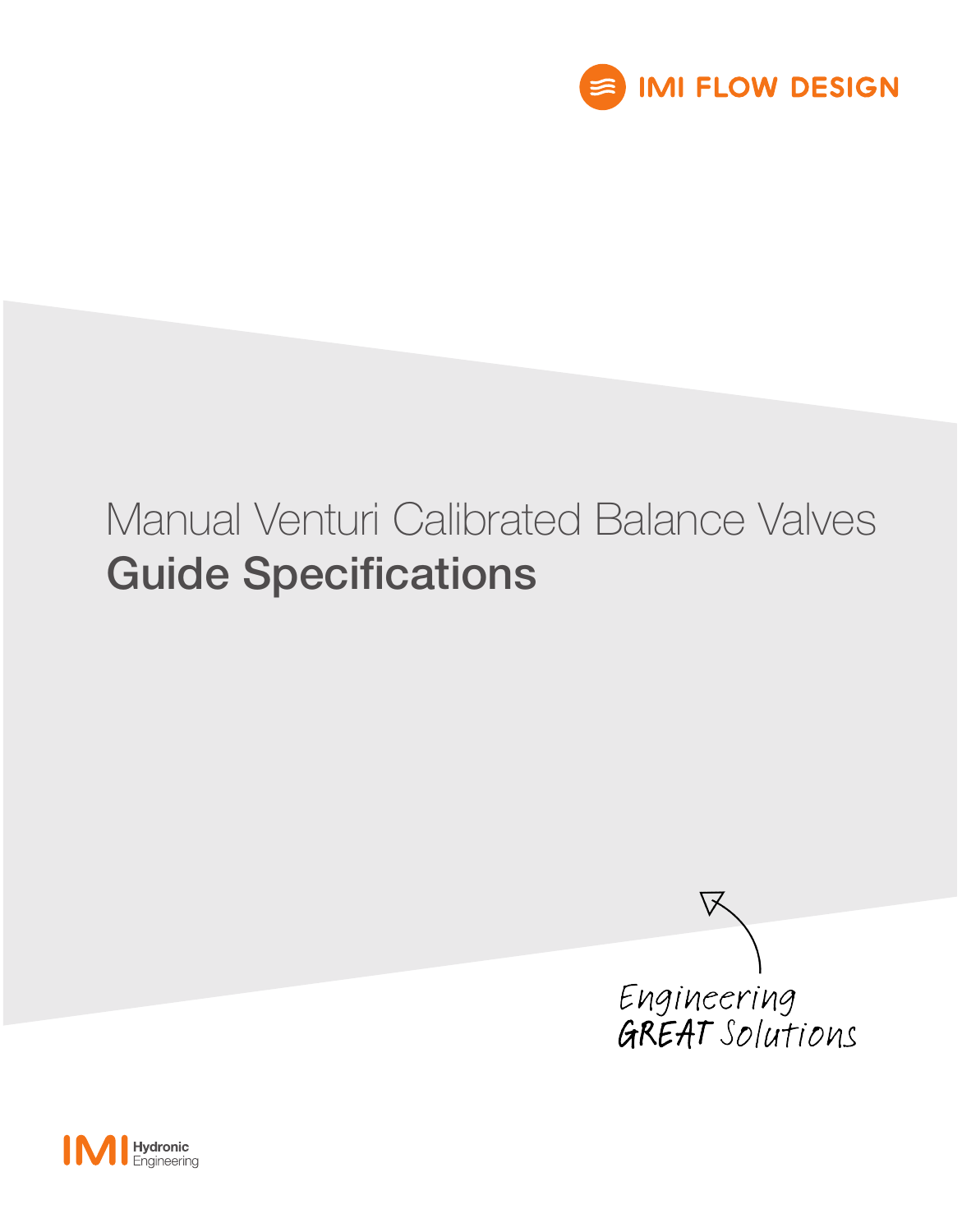# Manual Venturi Calibrated Balance Valves

### Guide Specifications

At the option of the mechanical contractor and with the approval of the engineer, calibrated venturi balancing valves as manufactured by IMI Flow Design, Inc. or approved equal may be substituted for balancing fittings. These fittings shall be installed to provide flow measurements, regulate flow and provide shut-off services. When venturi balancing valves are installed with three-way control valves, a union and pressure/temperature test port shall be on the entering line of the control valve. Valves shall have optional extended handles and test ports to clear insulation.

#### A. Manufacturers:

IMI Flow Design, Inc. Models AF, AW, AG, EF, ER, ET, UA, VF, VG and VW or equal.

#### B. Design:

- 1. Flow devices shall be Venturi type as recommended by ASHRAE.
- 2. All calibrated venturi balancing valves shall be supplied by single source. The system shall be fully engineered by the fitting supplier.
- 3. Devices shall have a precision machined throat and have a stated catalog accuracy of 3% F.S.
- 4. MINIMUM GAUGE READING The gauge reading (flow signal) shall be at least two feet at the design flow with the valve in the wideopen position.
- 5. The valve shall have differential readout ports fitted with self sealing seals to act as a check valve. The ports shall be provided with a protective cap.
- 6. It shall have a memory stop to allow complete shut-off and return to set position without losing the set-point.
- 7. PUMP HEAD REQUIREMENT The permanent pressure loss added to the pump head shall not exceed two feet, per device, at the design GPM in the wide-open position.

#### C. Construction:

- 1. All devices shall have a Venturi section and a throttling valve with a memory stop on the downstream side of the venturi.
- 2. Material for the valve bodies shall be DZR brass or Ametal or steel and the venturi body will be brass or steel.
- 3. The ball valve (sizes 1/2" 2") shall be Dezincification resistant brass (DZR) or bronze or Ametal body, blowout proof stem, virgin PTFE seats, brass stem, EPDM O-ring and teflon packed stem seals and steel handle. All ball valves shall conform to MSS-SP-110 standard or equal.
- 4. All butterfly valves 2" to 14", shall be ductile iron full-lug type, with EPDM seat, stainless steel stem, and stainless steel/bronze disc. All butterfly valves shall conform to MSS-SP-67-2002a and API 609, face to face dimensions for category A standards or equal.

#### D. Testing & Ratings:

All valves 1/2" to 2" shall be factory leak tested at 100 psi air under water.

#### MINIMUM RATINGS -

| 1. Devices with Sweat or NPT connections 1/2" - 2": | $600$ PSIG at 250 $\degree$ F |
|-----------------------------------------------------|-------------------------------|
| 2. Devices with flanged connections 2" - 14":       | 240 PSIG at $250^{\circ}$ F   |

#### E. Readout Meter Kit:

IMI Flow Design recommends using Model 300.4 portable readout kit to measure flow or differential pressure, available at an additional charge.

Model 300.4 Meter Kit consists of the following:

- 1. The meter is housed in a durable case complete with two 10' color coded hoses with shut-off valves at the end that connects to the balance valve so that water does not drain out between readings.
- 2. Meter is made of forged brass body and has three-valve manifold for over-range protection. It has a 6" diameter face and +1.75% full-scale accuracy.
- 3. The meter has a dual scale reading in both inches and feet of W.C.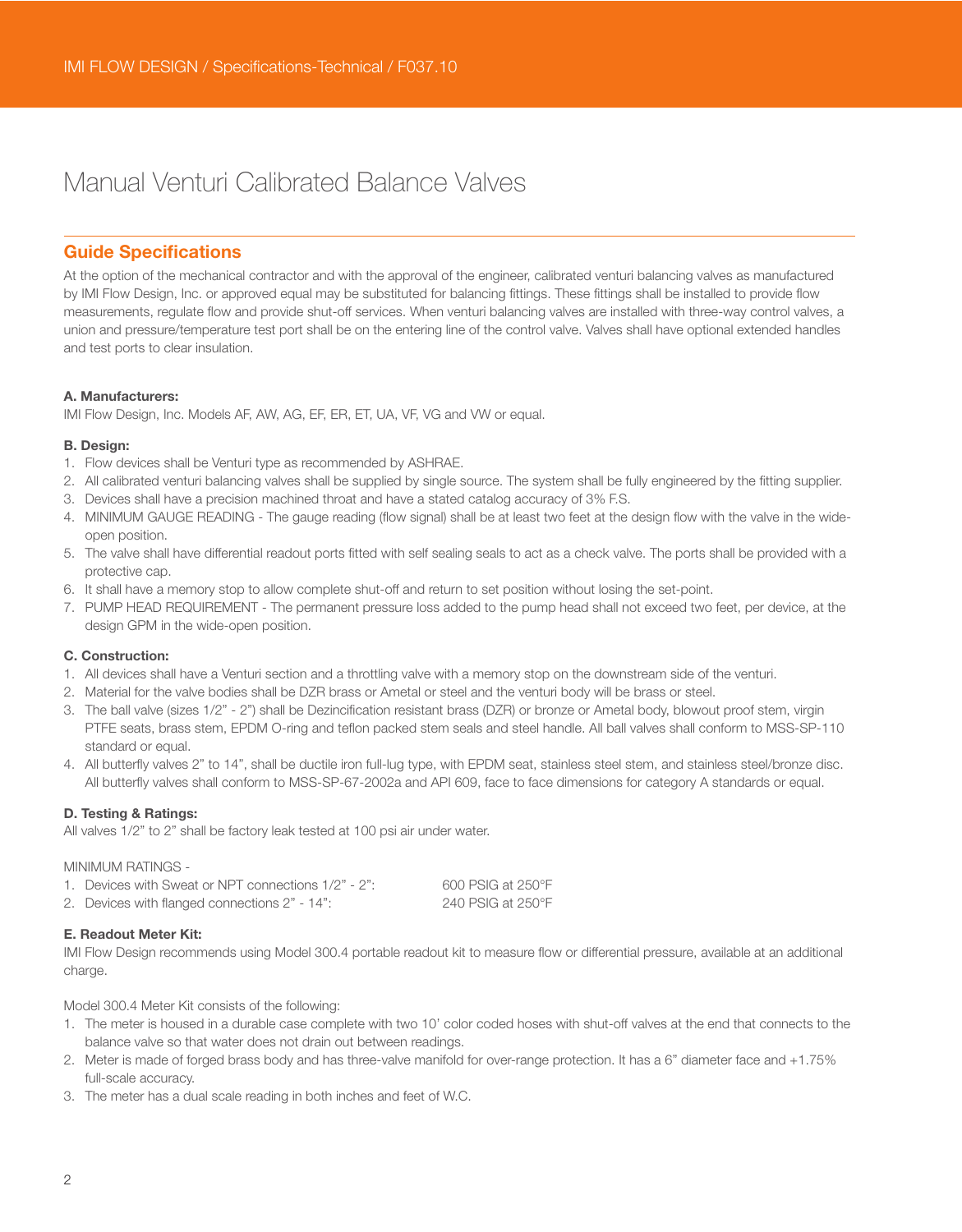## Installation, Operation and Maintenance

## Guide Specifications (Cont'd)

#### F. Installation:

- 1. For systems, where the elbow or the control valve is line sized, no additional pipe diameter straight run length shall be required upstream or downstream of all IMI Flow Design's manual balancing valves.
- 2. For systems, where the elbow or the control valve is not line sized, five pipe diameters of straight pipe shall be required upstream of the manual balancing valve to achieve 3% F.S. accuracy. No pipe diameter shall be required downstream off the manual balancing valve. IMI Flow Design's manual balancing valves UA, ET, EF and ER have the necessary straight run length built-in (for model UA with IMI Flow Design's end connections) and can be installed directly down stream of a 90° elbow or a control valve. All other IMI Flow Design's manual balancing valves shall require three (elbow) or five (control valve) pipe diameter of straight run upstream where the elbow or the control valve is not line sized.
- 3. Balancing valves shall be installed on the return lines of the coils as recommended by ASHRAE.
- 4. All balancing valves shall be installed in accordance with the manufacturer's instructions.
- 5. It is recommended to check connections after installation for leaks.

#### G. Packaging:

- 1. All fittings needed for each individual coil shall be shipped from the factory in a single container which shall be labeled to indicate the appropriate terminal.
- 2. The packages for individual terminals shall further be grouped according to individual floors or regions of the building for easy routing to the appropriate location.

#### H. Quality Assurance:

The producer of automatic or manual balancing fittings shall have current ISO 9001 Certification.